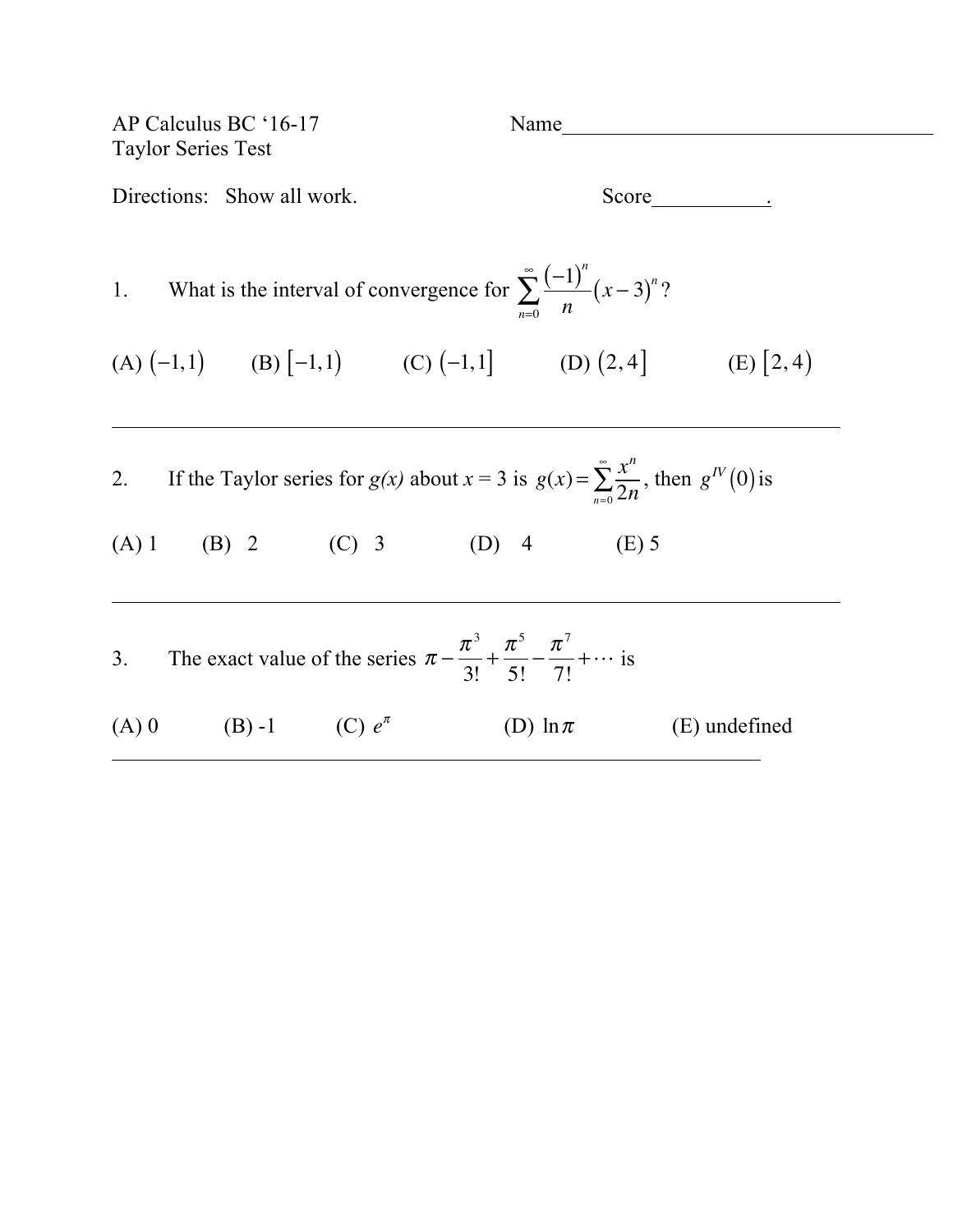4. Which of the following Series diverge?

I. 
$$
\sum_{n=1}^{\infty} 5^{-n}6^{n-1}
$$
 II.  $\sum_{n=1}^{\infty} \frac{3n^5}{7n^4 - 1}$  III.  $\sum_{n=1}^{\infty} \frac{1}{5^n}$   
(A) I only (B) III only (C) I and II only  
(D) II and III only (E) I, II, and III

5. What are the first three non-zero terms of the power series for *xe*-*<sup>x</sup>* ?

(A) 
$$
x - x^2 - \frac{x^3}{2}
$$
 (B)  $x - x^2 + \frac{x^3}{2}$  (C)  $-x + x^2 - \frac{x^3}{2}$   
(D)  $x + x^2 + \frac{x^3}{2}$  (E)  $1 - x - \frac{x^2}{2}$ 

6. The Taylor series for  $f(x)$  is  $1 + x + x^2 + \cdots + x^n + \cdots$ , and the Taylor series for  $g(x)$  is  $1 - x^2 + x^4 - x^6 + \cdots + (-1)^n x^{2n} + \cdots$ . Find the 3<sup>rd</sup> degree Taylor polynomial for the product  $f(x) \cdot g(x)$ .

(A)  $1-x^3$  (B)  $1+x$  (C)  $1+x+x^2+x^3$  (D)  $1+x+x^3$  (E)  $1+x-x^2$ ı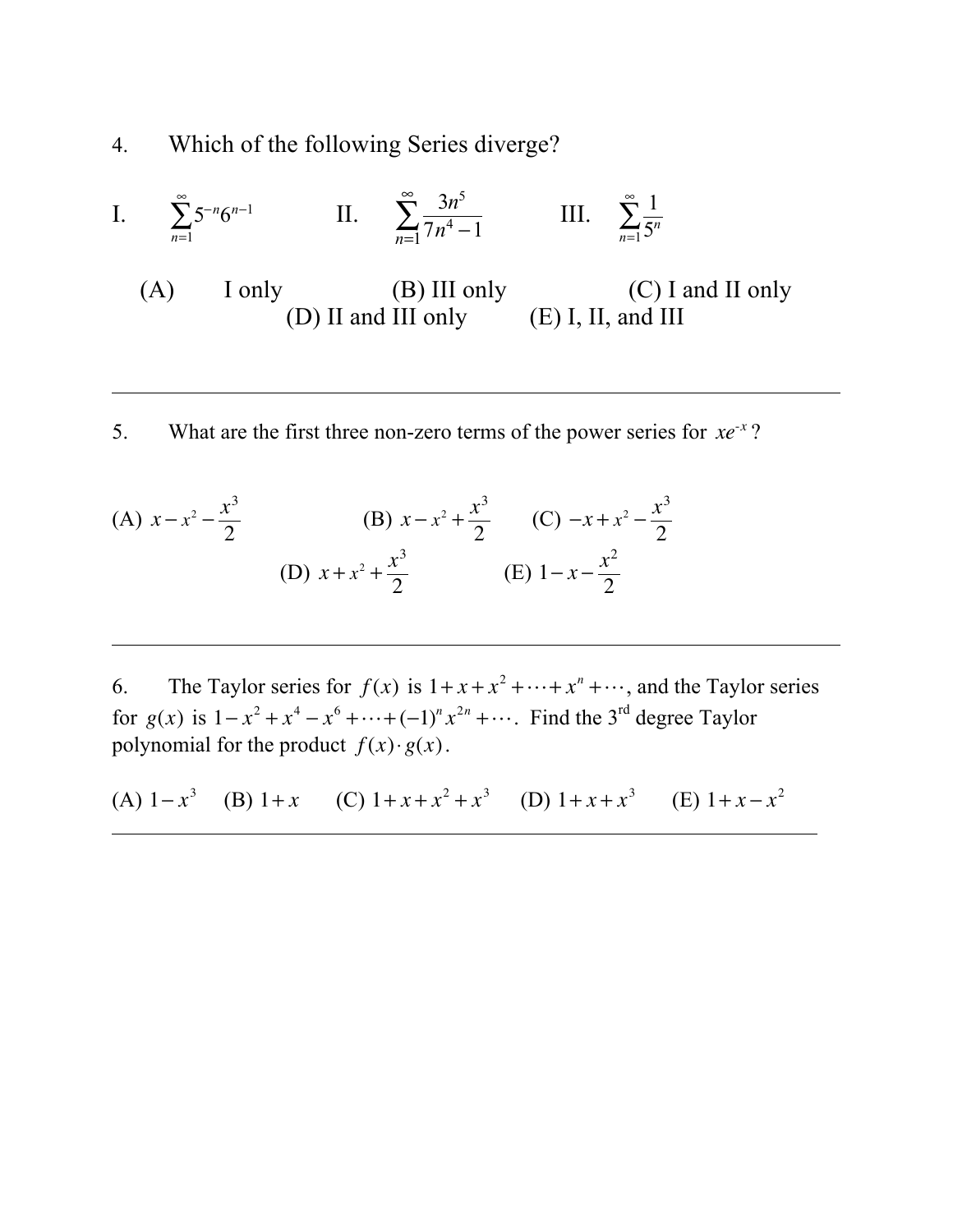- 7.  $\sum (-1)^n$ *n*=1 ∞  $\sum (-1)^n x^{3n+1}$  is the Maclaurin series for which function?
- (A)  $\frac{1}{1+x^{3x+1}}$  (B)  $xe^{x^3}$  (C)  $\frac{x}{1+x^3}$  (D)  $x!e^{3x+1}$  (E)  $3x+1$

8. Which of these is the Maclaurin series for  $cos(\sqrt{x})$ ?

(A) 
$$
\sum_{n=0}^{\infty} \frac{(-1)^n x^{2n}}{n!}
$$
 (B) 
$$
\sum_{n=0}^{\infty} \frac{(-1)^n x^n}{n!}
$$
 (C) 
$$
\sum_{n=0}^{\infty} \frac{x^n}{2n!}
$$
 (D) 
$$
\sum_{n=0}^{\infty} \frac{x^{2n-1}}{(2n-1)!}
$$
 (E) 
$$
\sum_{n=0}^{\infty} \frac{(-1)^n x^n}{(2n)!}
$$

9. The radius of convergence for 
$$
\sum_{n=0}^{\infty} \frac{2^n}{3^n n^2} x^n
$$
 is

(A)  $\frac{2}{3}$  (B)  $\frac{3}{7}$  $\frac{2}{2}$  (C) 3 (D) 0 (E)  $\infty$ l,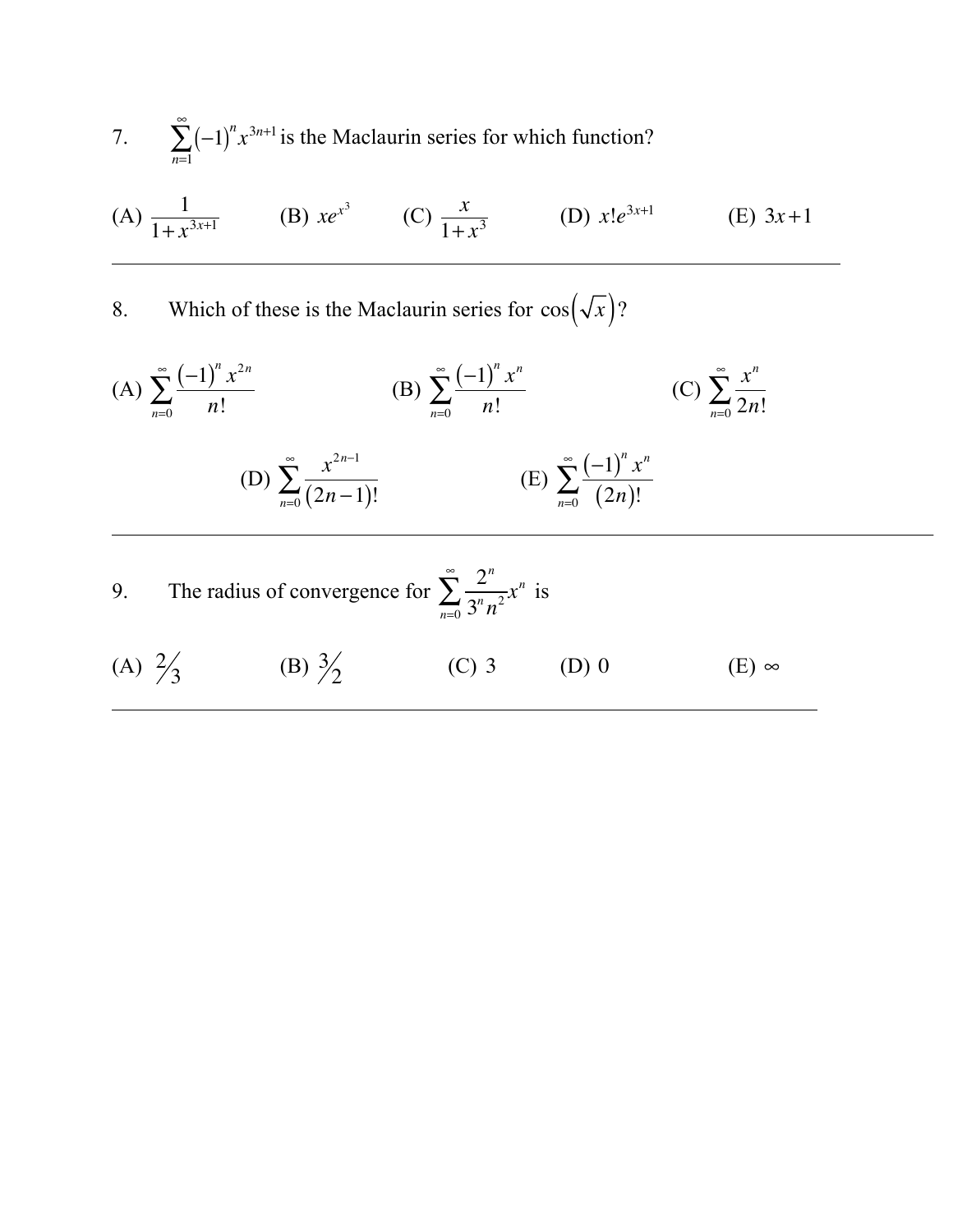1. Let  $f(x) = \sin(x^2) + \cos x$ 

a. Write the first four nonzero terms of the Taylor series for  $\sin x$  about  $x = 0$ , and write the first four nonzero terms of the Taylor series for  $sin(x^2)$  about  $x = 0$ .

b. Write the first four nonzero terms of the Taylor series for  $\cos x$  about  $x = 0$ .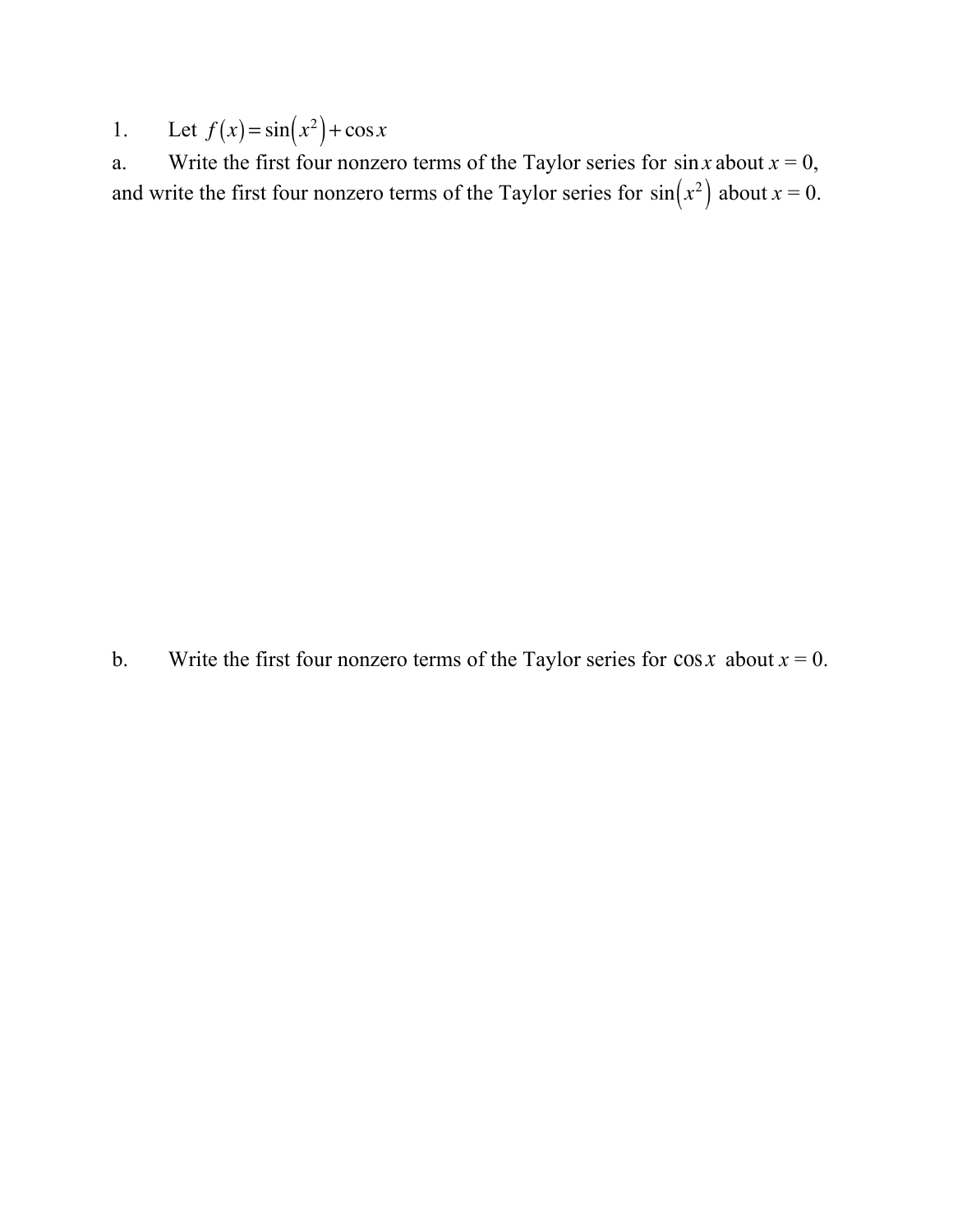c. Use the series found in part (a) and part (b) to write the first four nonzero terms of the Taylor series for  $f(x)$  about  $x = 0$ .

d. Find the value of  $f^{VI}(0)$ .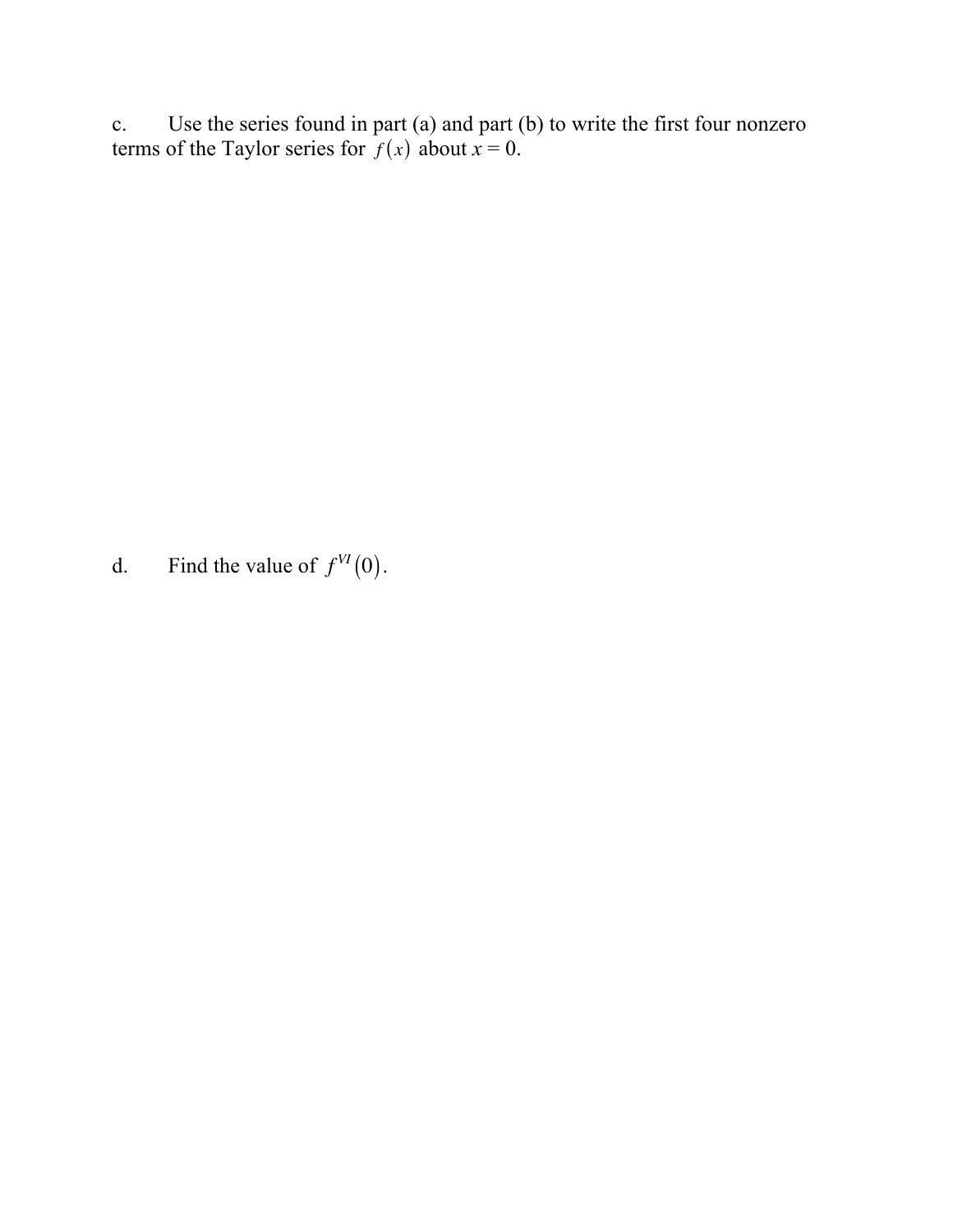2. The Maclaurin series for the function  $f(x)$  is given by  $\sum_{n=1}^{\infty} \frac{(-1)^n (n+1) x^{3n}}{n!}$  $\sum_{n=0}$  *n*! ∞  $\sum_{n=1}^{\infty} \frac{(-1)^n (n+1)x}{n!}$  on its interval of convergence. The first four terms of the Maclaurin series for the function  $f(x)$  is  $M_9(f, 0) = 1 - 2x^3 + \frac{3}{2}$ 2!  $x^6 - \frac{4}{2}$ 3! *x*<sup>9</sup> .

a. Find the interval of convergence for the Maclaurin series of  $f(x)$ . Justify your answer.

b. Find the approximate values of  $f(.5)$ . What is the maximum difference between the exact value of  $f(.5)$  and the approximate value of  $f(.5)$  found in part.